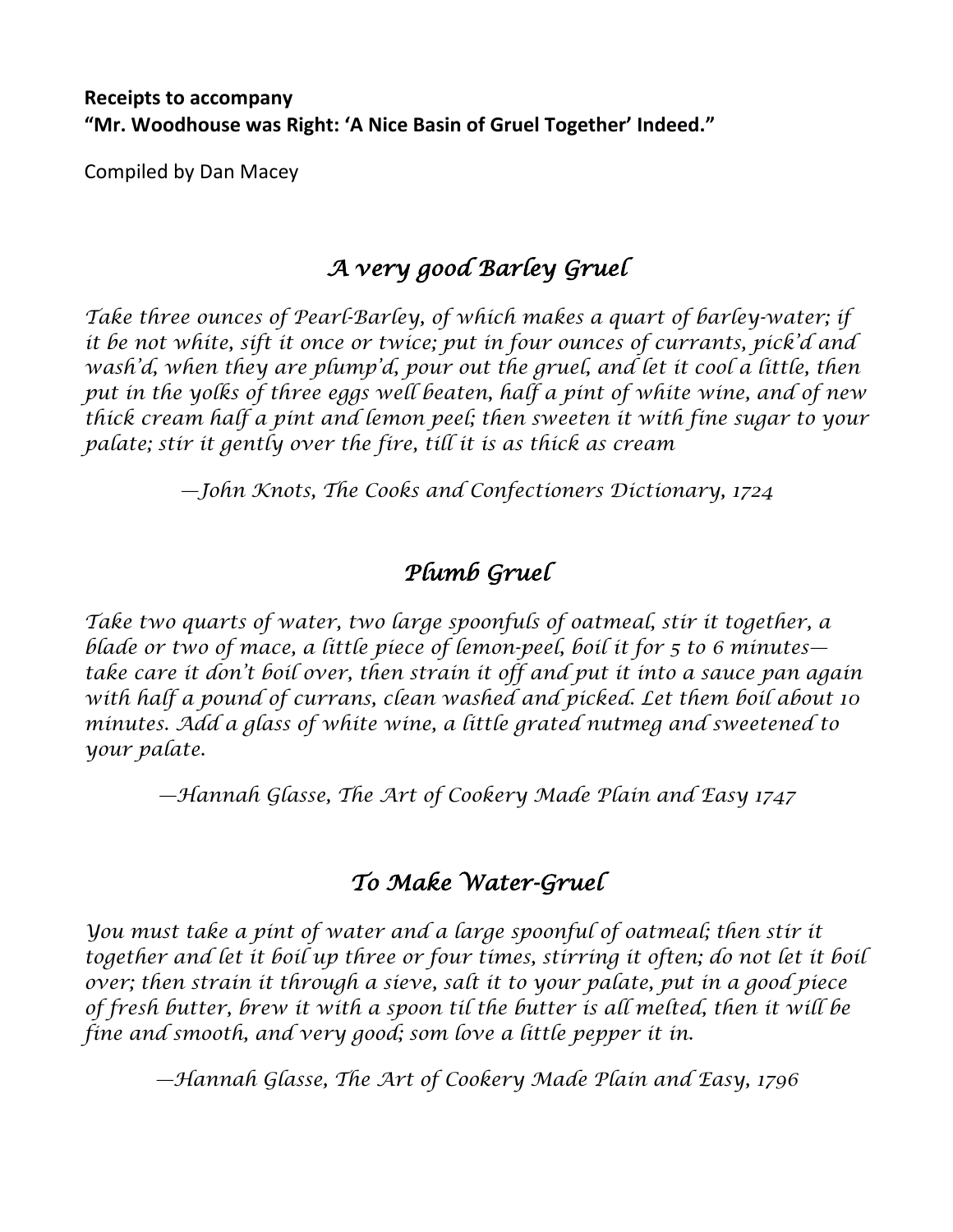# *Catholic Almond Gruel*

*(Basically a sweetened polenta)*

#### *Ingredients:*

*½ cup corn meal 2 cups water 1 stick cinnamon ½ cup sugar ½ cup ground almonds 1 quart milk 3 egg yolks, beaten*

*Add corn meal slowly to boiling water in saucepan; stir well. Add cinnamon. Cook, stirring constantly, over low heats until slightly thickened. Add sugar, almonds, milk; continue stirring rapidly. Return to saucepan and bring to a boil, stirring constantly.*

*—William Kaufman, Catholic Cookbook, 1965*

## *Burbara*

### *Ingredients:*

- *1 cup uncooked barley pearl*
- *4 cups of regular water*
- *1/2 teaspoon cinnamon*
- *2 teaspoons anise powder*
- *1 teaspoon fennel powder*
- *3-4 tablespoons sugar*
- *nuts for decorating (raw almonds, pine nuts, walnuts)*
- *raisins*
- *pomegranate (optional)*

#### *Instructions:*

- *1. Soak barley overnight*
- *2. Rinse water and place barley in a pot and cover with water and let cook.*
- *3. Lower the heat to medium once it starts boiling.*
- *4. Let it simmer for about 20 minutes and until barley seeds have softened.*
- *5. Add spices and sugar, stir and let it simmer for 3-5 more minutes*
- *6. Serve hot or warm. Decorate with nuts*

*—Wafa Shami, Palestineinadish.com*